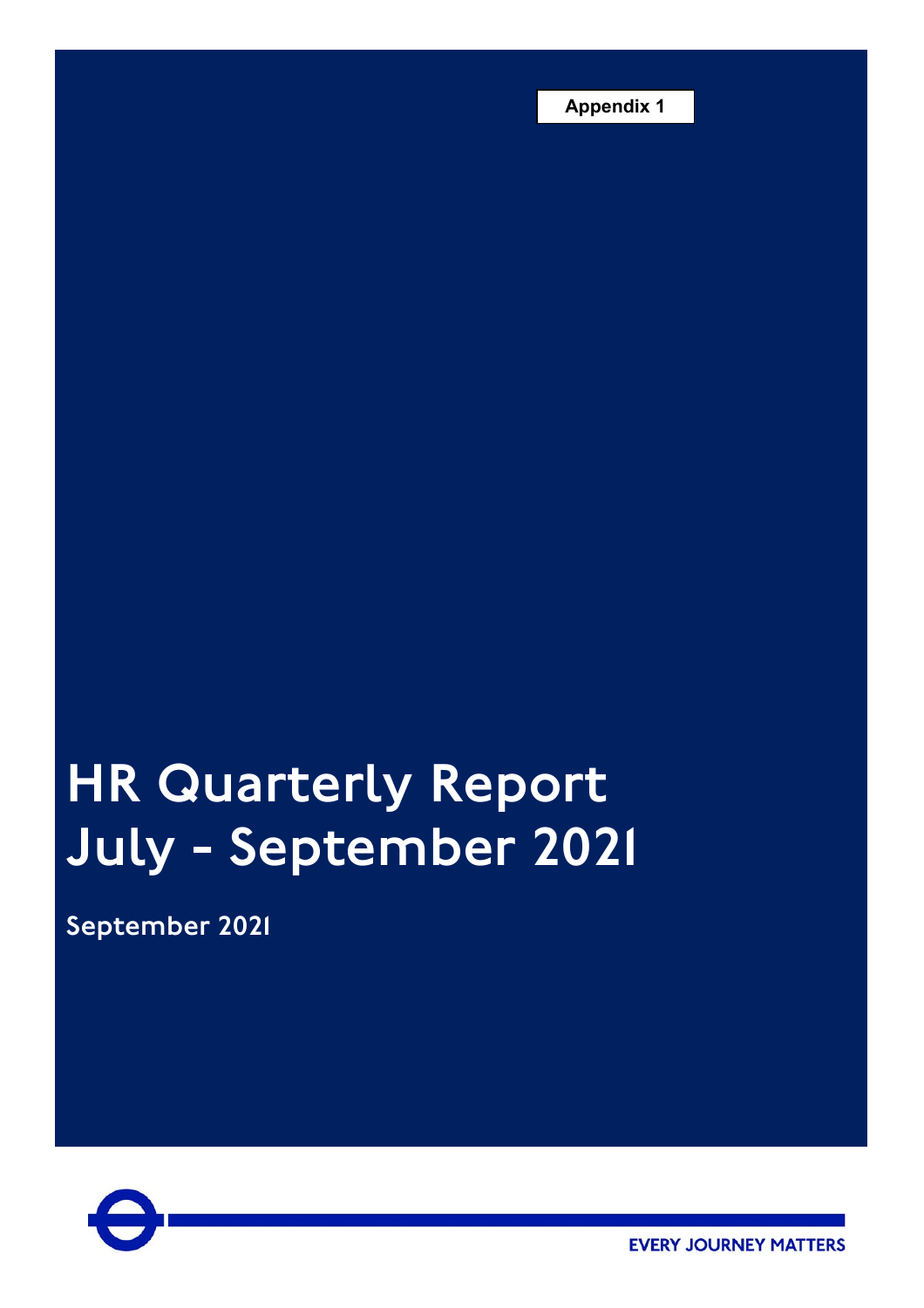# HR Quarterly Report July - September 2021

# **Introduction**

This Human Resources (HR) Quarterly Report provides an update on the activity that has taken place to support our colleagues from July - September 2021, to make Transport for London (TfL) a great place to work, for everyone.

The first section provides an update of our people performance against TfL scorecard measures.

The second section includes detail on our ongoing response to the coronavirus, including our move toward office reoccupation and transition to a hybrid way of working.

The final section updates on activity delivered across the HR function aligning to three of our top People Priorities:

- 1. A More Inclusive and Diverse **Organisation**
- 2. An Engaged, Motivated and Healthy **Workforce**
- 3. The Right People, Skills and Capacity to Deliver the Business Plan



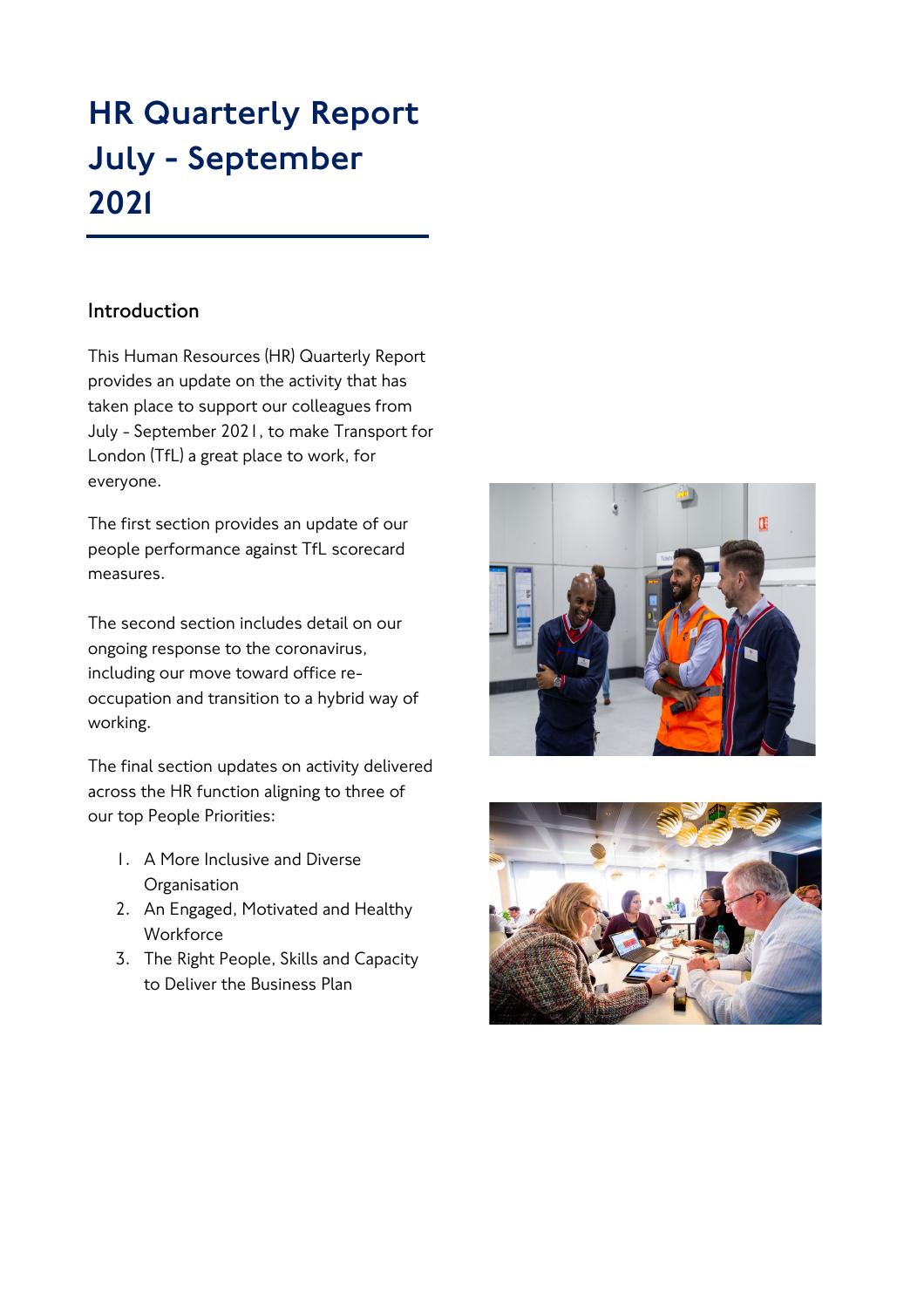# People Scorecard Measures and Performance 2021/22

# **Pan-TfL scorecard**

For our people, our annual scorecard measures are focused on improving engagement, embedding an inclusive culture, striving for equality across the organisation and monitoring the health and wellbeing of all our people.

Our People targets for 2021/22 are:

- Maintain the 2020/21 total engagement level at 62 per cent
- Achieve a two percent point increase in our people feeling involved, included and safe at work, up to 54 per cent
- Achieve a two percent point increase in the overall wellbeing of our people, up to 59 per cent.

Now that the scorecard is in place, we will work to ensure we achieve the targets set out. HR are both driving initiatives centrally and supporting the business with people activity to help us achieve these targets. More detail on these initiatives is set out in the remainder of this report.

Our first key indicator of progress against the People scorecard measures will be the results of our annual Viewpoint staff survey, due to run in October 2021.

# **Divisional scorecards update**

## **Professional Services Scorecard Measures**

In addition to the Pan-TfL scorecard, divisional scorecards have now been established in London Underground, Surface Transport and Professional Services.

There are four key people milestones central to our people programme of work included on the 2021/22 Professional Services scorecard.

- **Action on Inclusion strategy**. Strategy to be published and prioritised programme of work to deliver strategy developed. To be completed by January 2022.
- **Successful completion of the new ways of working transition phase**. Enable hybrid working implementation and inform estates strategy. To be completed by March 2022.
- **Talent management enabled by SAP Success Factors (part of wider ERP project).** Talent modules in use across the organisation in time for end of year performance management conversations and to enable critical roles and succession plans to be added to the system. To be completed by February 2022.
- **Implement Vision & Values across our hire to retire processes, policies and procedures**. Develop implementation plan. To be completed by March 2022.

These milestones have been identified as key pieces of work that will support the business to meet our emerging priorities through our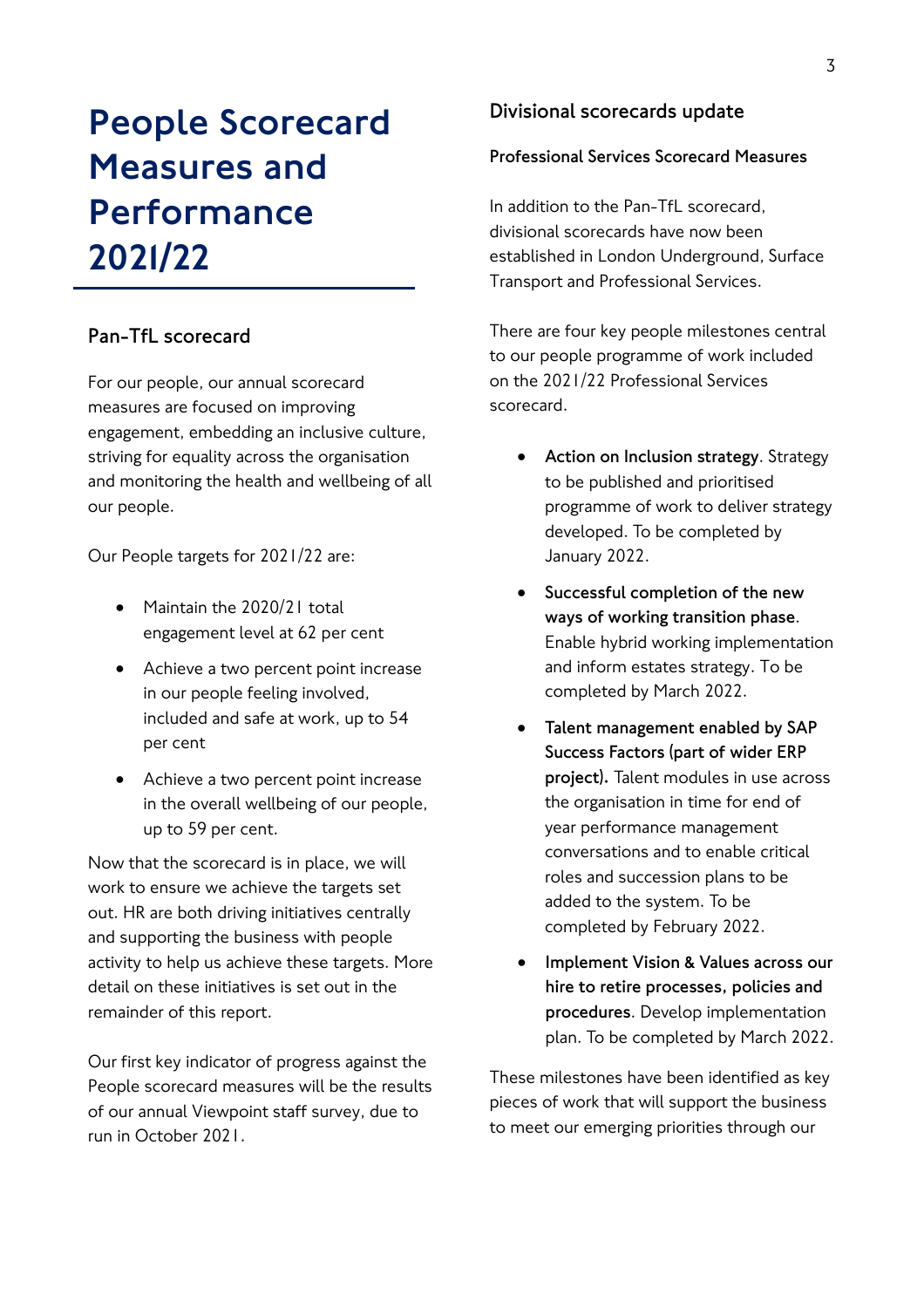people and continue to make our organisation a great place to work for everyone.

# Supporting colleagues through our recovery from coronavirus

# **Deaths in Service**

We continue to do everything we can to support the families and loved ones of the 95 colleagues who have tragically passed away from Coronavirus. Our Employee Assistance Programme is available to all employees and their dependents and provides support, guidance and information on a range of topics, including bereavement. This includes access to support from a qualified counsellor, bereavement counselling services and access to Cruse, a dedicated bereavement support charity. Bereavement support is also extended to families of the deceased via our Sarah Hope Line.

# **Response to the Government's Roadmap out of lockdown**

The majority of restrictions on contact and social distancing have now been lifted by the Government.

From 16 August, the rules on self-isolation across England changed for anyone who becomes a close contact of a person who tests positive for COVID-19, depending on their vaccination status.

This means that colleagues who are fully vaccinated and are identified as a close

contact by the NHS Test and Trace service or NHS COVID-19 app no longer need to selfisolate unless they develop symptoms of COVID-19 or test positive.

If colleagues are notified by the app, we are encouraging them to book a PCR test as soon as possible to check they are negative. They can continue to come to work while they are waiting for the test.



We are also asking colleagues to continue to inform their manager if they have been notified by the app so we can ensure contact with anyone who is Clinically Extremely Vulnerable (CEV) is kept to a minimum.

We are also encouraging everyone to take the vaccine when offered and advising anyone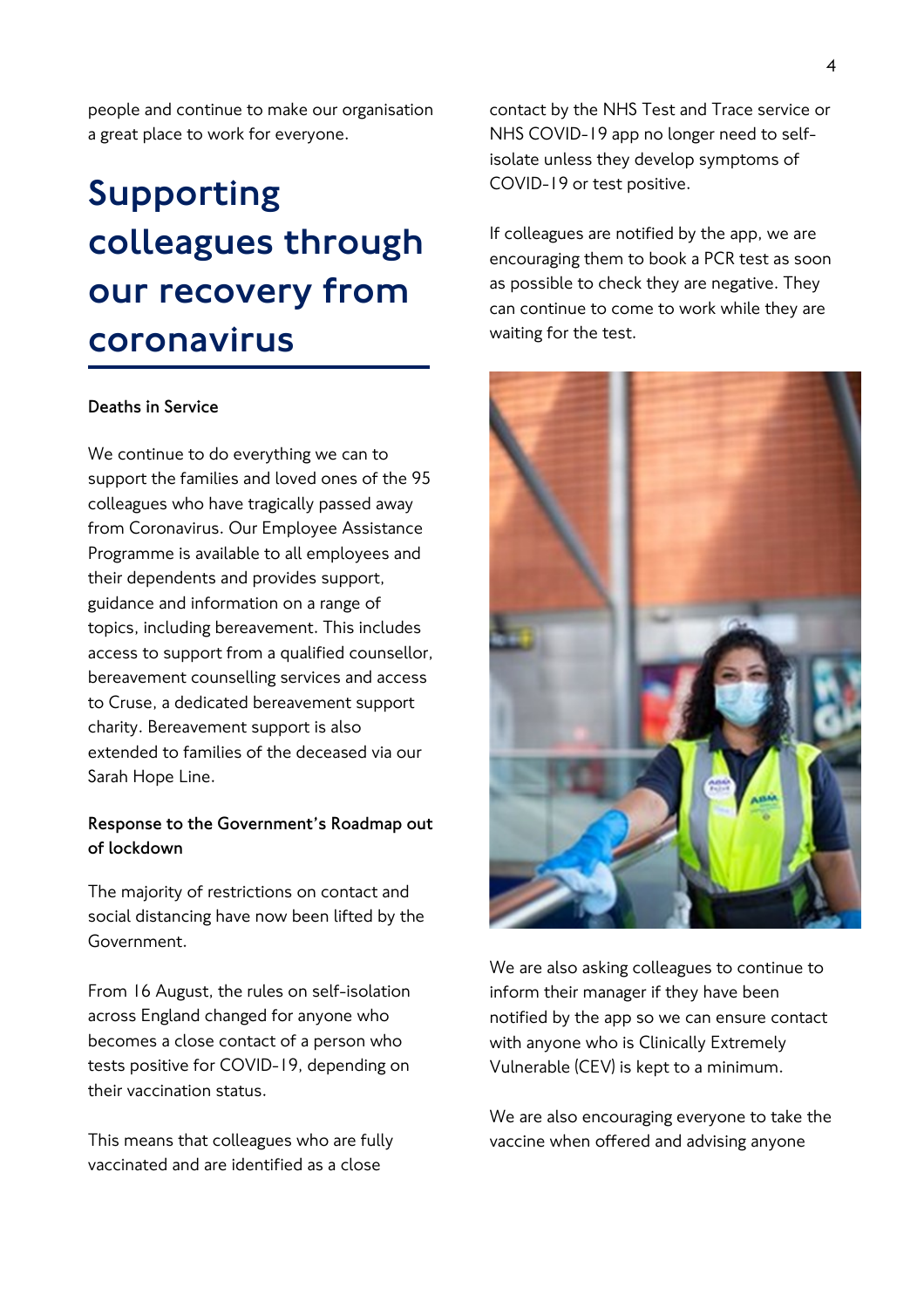who has concerns about the vaccine to discuss this with their GP. Time off for getting the vaccine is being managed at a local level and managers are being encouraged to offer flexibility to shifts and working arrangements to allow for this.

# **Transition to Hybrid Working**

Government guidance on social distancing and working from home has changed and we have now begun the transition to hybrid working.

This will mean that office-based colleagues will gradually move away from working from home full-time and will instead split their time between our offices and working remotely. We believe that a hybrid working model is the most appropriate for our business in order to allow for collaboration, co-operation and learning and development. Our engagement on this topic tells us that in the future, people see the primary purpose of our offices as enabling greater cohesion and collaboration.

In support of this, our approach to hybrid working is guided by the five Cs – **cohesion, collaboration, culture** and bringing back **confidence and care**. We want people to use offices for these reasons and make informed choices, with their line manager and team members, about when they are working in an office location and when they will work remotely.

| <b>Cohesion</b>    | Allowing teams and individuals to meet face to face, formally and informally<br>٠<br>Enabling our people to form and maintain strong relationships with their colleagues<br>. Enabling leaders to engage their people effectively<br>Examples: informal catch ups, town hall events, performance reviews         |
|--------------------|------------------------------------------------------------------------------------------------------------------------------------------------------------------------------------------------------------------------------------------------------------------------------------------------------------------|
| <b>Ilaboration</b> | . Enabling people to come together to do focussed collaborative work<br>Enabling seamless collaboration across channels, eg participants split between office<br>and remote setting<br>· Driving learning, innovation and creativity through collaboration<br>Examples: workshops, innovation sessions, training |
| `ulture            | Making people feel part of TfL, especially our new joiners<br>. Nurturing our TfL culture through impromptu meetings and chance encounters<br>. Contributing to and representing the city we serve<br>Examples: new joiner inductions, team events                                                               |
|                    | During the transition phase we also want to build people's confidence in returning to our offices,<br>and enhance their wellbeing:                                                                                                                                                                               |
| Confidence         | Give people confidence that returning to the office is safe, ensuring reasonable<br>adjustments are in place<br>* Ensure we support people's wellbeing and help reduce homeworking fatigue<br>Ensure people have a positive experience of returning to our offices                                               |

Transition began on 17 August. Initially whilst we transition, we are not mandating colleagues to come into the office, however, we anticipate that from mid-November all colleagues will be required to return for some of their working time.

The transition phase will run to March 2022 which will allow the programme to test, trial, adapt and evolve our approach driven by evidence and insights. We have conducted a Risk Assessment (and an Equality Impact Assessment) which continue to inform our programme deliverables to support people to adopt the new ways of working.

# **Travel Allowance scheme**

Last year we introduced a temporary Travel Allowance Scheme for colleagues who needed to travel to a workplace one or two days a week using National Rail services. This temporary measure helped those travelling avoid the need to purchase an annual season ticket.

To support our transitional approach to office re-occupation and the hybrid working model we have chosen to extend the temporary Travel Allowance scheme to 31 December 2021. We are currently reviewing the use of the new National Rail Flexi Season Tickets offering announced by the Government.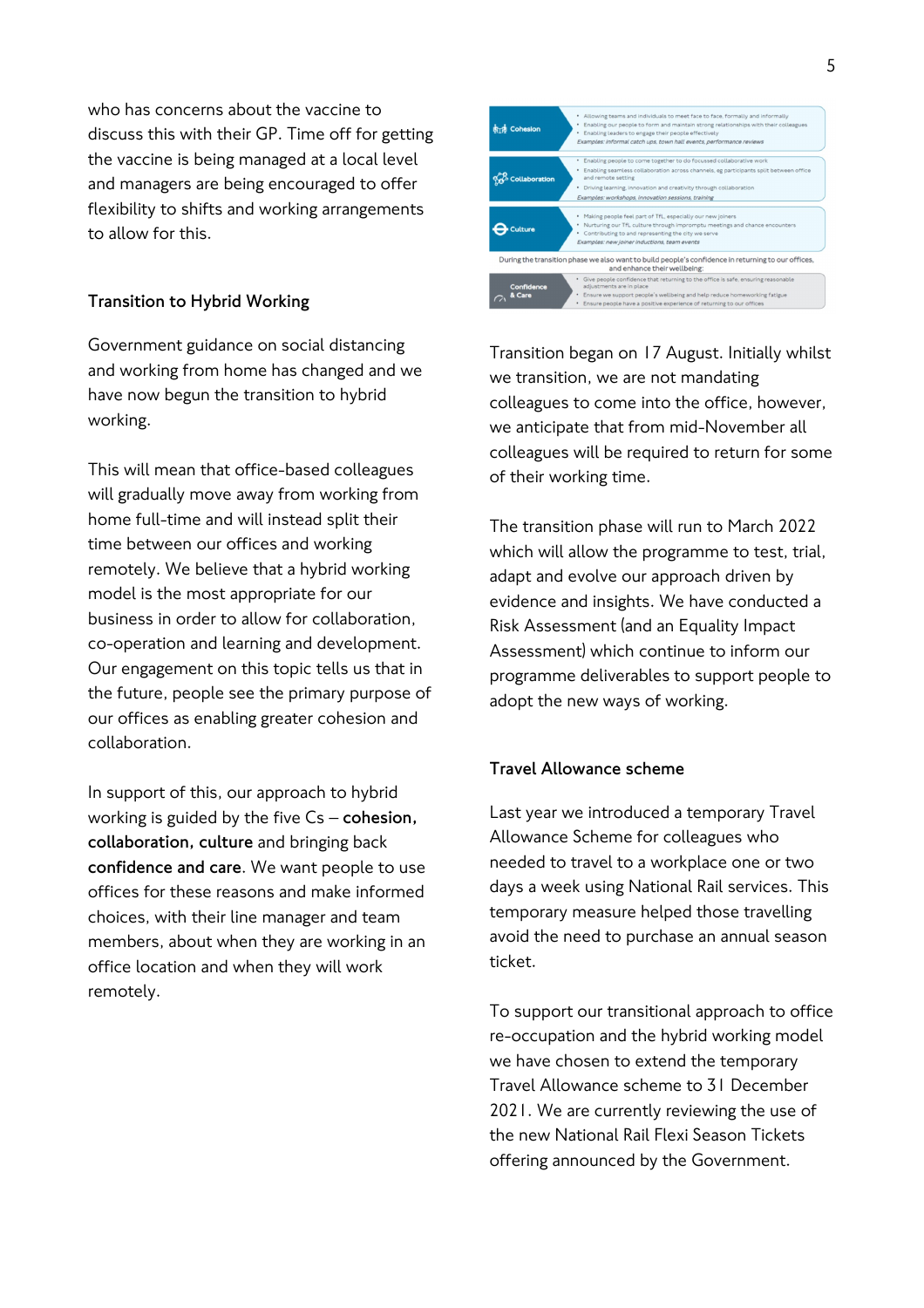#### **Supporting Health and Wellbeing**

The Kaido team challenges remain one of our most popular wellbeing interventions. Over 1,200 colleagues joined in the latest challenge 'the space race' which concluded on 18 June. Participants earned points by increasing activity levels, trying new types of exercise and adding mindfulness to the daily routine.

The winners were a team of customer service assistants from the Victoria line called Red Panda.

Feedback showed that 88 per cent of participants felt healthier at the end of the challenge, 31 per cent slept more, 82 per cent were making better nutrition choices, 78 per cent had increased their daily steps, 47 per cent had tried a new form of exercise and 88 per cent said their overall activity levels had increased.

Kaido is just one of a number of Wellbeing Support interventions we offer. All colleagues have access to online tools and resources via the Health and Wellbeing SharePoint site. We have increased resources to our Employee Assistance Programme (EAP) and are also converting our previously classroom-based health and wellbeing related courses into online courses so colleagues can continue to access these resources. We continue to offer mental health training for people managers and this course was updated to include the impact of the coronavirus.

# A More Inclusive and Diverse **Organisation**

### **TfL Equality Objectives**

We have recently finalised refreshed equality objectives, and these will be published on the TfL website during September. As a public authority we are bound by the Equality Act 2010 and the Public Sector Equality Duty, which includes a requirement to publish equality objectives.

In addition to fulfilling our legal obligations, the objectives, which were developed in consultation with business stakeholders, will form a framework for a programme of work that will support our aim of ensuring our network is accessible and safe for all Londoners and visitors to our city; to ensure we place inclusivity at the heart of everything we do and to build an inclusive workplace where everyone can grow and thrive. The objectives cover both the customer and workforce elements of our Diversity and Inclusion strategy.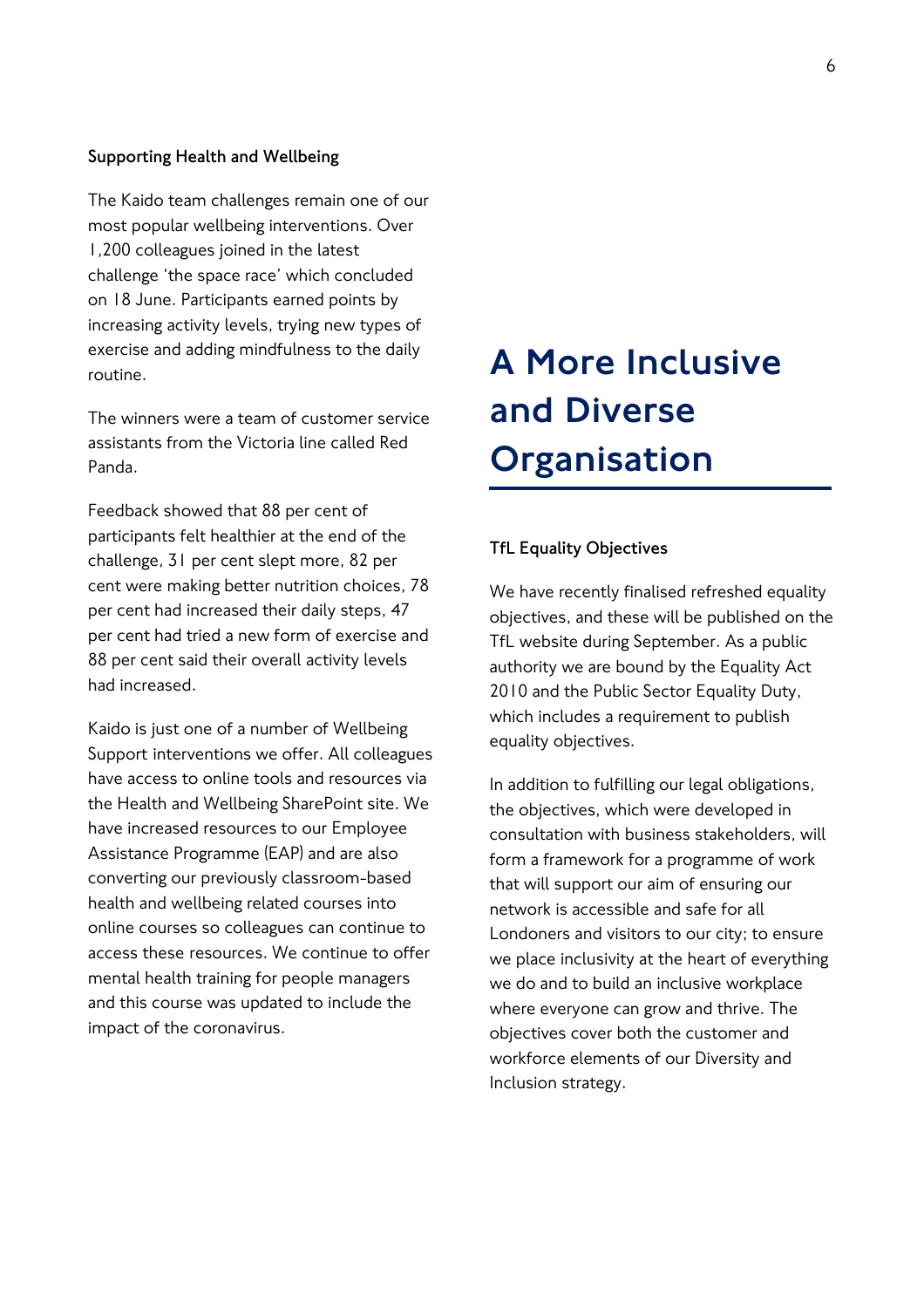# **Our Equality Objectives 2021-2025**

| Objective        | <b>Detail</b>                                               | Area     |
|------------------|-------------------------------------------------------------|----------|
| Customer         | Ensure our transport                                        | Customer |
| Service          | network is inclusive of                                     |          |
|                  | everyone, with consistent                                   |          |
|                  | customer service which                                      |          |
|                  | considers all aspects of                                    |          |
|                  | diversity and social impact,                                |          |
|                  | enabling social mobility                                    |          |
|                  | through access to<br>opportunity                            |          |
| Customer         | Ensure customers have the                                   | Customer |
| Information      | information they need to                                    |          |
|                  | travel, focusing on those                                   |          |
|                  | who may be currently                                        |          |
|                  | underrepresented or have                                    |          |
|                  | more acute barriers                                         |          |
| Inclusive        | Improve the accessibility                                   | Customer |
| Infrastructure   | and inclusivity of London's                                 |          |
|                  | transport infrastructure and                                |          |
|                  | our estate, prioritising                                    |          |
|                  | those currently excluded or<br>finding access difficult and |          |
|                  | unwelcoming.                                                |          |
| Safety           | Ensure travel in London is                                  | Customer |
|                  | safe and people aren't                                      |          |
|                  | disproportionally impacted                                  |          |
|                  | and deterred from                                           |          |
|                  | travelling because of safety                                |          |
|                  | concerns                                                    |          |
| Health of all    | Ensure that our transport                                   | Customer |
| Londoners        | system and approach to                                      |          |
|                  | urban planning promotes                                     |          |
|                  | and improves the health of<br>all Londoners. Ensure         |          |
|                  | health initiatives factor in                                |          |
|                  | the needs of those most                                     |          |
|                  | impacted.                                                   |          |
| Inclusive        | Ensure inclusivity is                                       | Customer |
| Decisions.       | hardwired into our                                          |          |
| Accountable      | decisions. Continue to                                      |          |
| Leaders          | build our leaders                                           |          |
|                  | knowledge and                                               |          |
|                  | understanding of diversity<br>and inclusion to enable       |          |
|                  | them take personal                                          |          |
|                  | accountability for making                                   |          |
|                  | customer-centric, inclusive                                 |          |
|                  | decisions and drive an                                      |          |
|                  | inclusive culture.                                          |          |
| Inclusive        | Through procurement,                                        | Customer |
| Partners, Supply | funding and influence,                                      |          |
| Chains and       | ensure more of our partner                                  |          |
| Industry         | organisations, suppliers                                    |          |
|                  | and the wider industry have<br>inclusion as a core value.   |          |
|                  | Work with external                                          |          |
|                  | organisations to learn                                      |          |
|                  | lessons and embed best                                      |          |
|                  | practice                                                    |          |
|                  |                                                             |          |

| Affordability            | Ensure we offer value for                               | Customer  |
|--------------------------|---------------------------------------------------------|-----------|
|                          | money for all Londoners                                 |           |
|                          | with a fare structure and                               |           |
|                          | concessions that are fair,                              |           |
|                          | clear and well                                          |           |
|                          | communicated                                            |           |
| Stakeholder and          | Effectively inform, develop                             | Customer  |
| Community                | and deliver our strategies,                             |           |
| Engagement               | services and programmes,                                |           |
|                          | by aiming to carry out best<br>practice, representative |           |
|                          | and proportionate                                       |           |
|                          | engagement with London's                                |           |
|                          | diverse communities. Make                               |           |
|                          | sure our approach is                                    |           |
|                          | accessible and inclusive.                               |           |
| Workforce                | Increase the diversity of                               | Workforce |
| Representation           | our organisation at every                               |           |
|                          | level, so that it better                                |           |
|                          | reflects the diversity of                               |           |
|                          | London                                                  |           |
|                          |                                                         |           |
| <b>Fairer Internal</b>   | In light of our new Vision                              | Workforce |
| Opportunities            | and Values, we will ensure                              |           |
|                          | an unwavering                                           |           |
|                          | commitment to improving                                 |           |
|                          | the recruitment, retention,                             |           |
|                          | and career development of                               |           |
|                          | our internal talent, with the                           |           |
|                          | overall aim of being an                                 |           |
|                          | employer of choice                                      |           |
| <b>Inclusive Culture</b> | In response to our Annual                               | Workforce |
|                          | Viewpoint Survey and                                    |           |
|                          | Listening Sessions, we will                             |           |
|                          | create and embed a fairer<br>and more inclusive culture |           |
|                          | where colleagues at all                                 |           |
|                          | levels feel engaged and                                 |           |
|                          | supported to be their                                   |           |
|                          | authentic self. All leaders                             |           |
|                          | will be accountable to                                  |           |
|                          | create a people centric,                                |           |
|                          | inclusive environment                                   |           |
|                          | where there is a deep                                   |           |
|                          | sense of pride, passion and                             |           |
|                          | respect for the lived                                   |           |
|                          | experiences of others                                   |           |
| <b>Future Skills</b>     | Explore and invest in the                               | Workforce |
| Agenda                   | future skills of our                                    |           |
|                          | organisation to ensure we                               |           |
|                          | create a diverse talent                                 |           |
|                          | pipeline that will enhance                              |           |
|                          | our ability to meet our<br>objectives and the Mayor     |           |
|                          | of London's                                             |           |
|                          |                                                         |           |

The Diversity and Inclusion team will communicate the objectives across the organisation and work with the delivery teams accountable for the individual initiatives to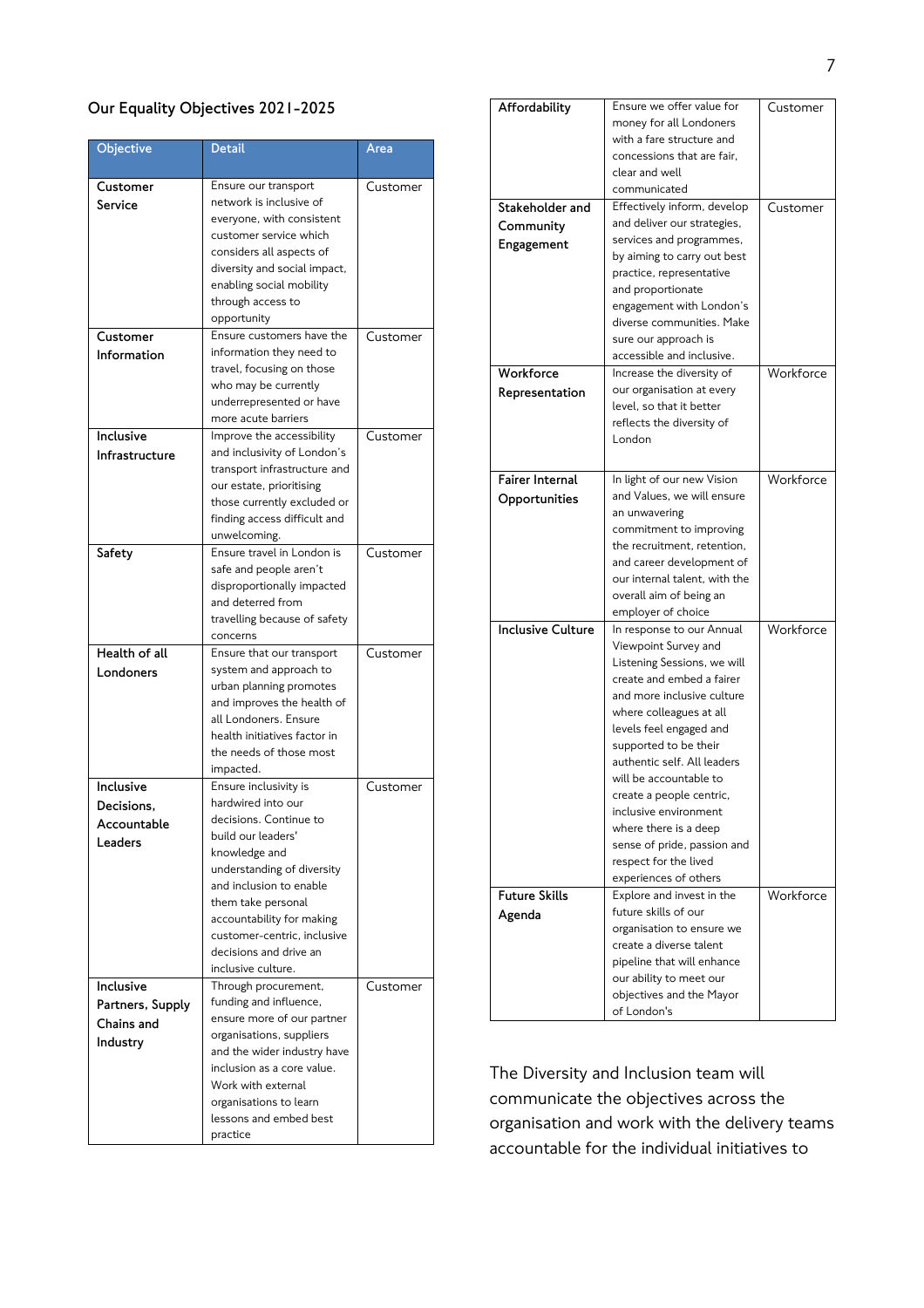develop delivery plans. We propose to establish a quarterly high-level project board to ensure delivery against the objectives.

The objectives will form a foundation to the ongoing development of our future focused Diversity and Inclusion strategy, Action on Inclusion, scheduled to be published in January 2022.

#### **Welcoming Marica Williams**



We were delighted to welcome Marcia Williams as our new Director of Diversity, Inclusion and Talent in July.

Marcia joins us with a wealth of experience, most recently from her time at Thames Tideway as Head of Development and Inclusivity.

Marcia will be responsible for the Diversity and Inclusion strategy, principles and

practices which are delivered across the respective businesses, acknowledging the differing needs and business plans in each area.

Marcia will also be responsible for implementing a TfL-wide talent strategy, organisational development and talent acquisition and creating a diverse workforce with a culture of high performance to meet current and future needs.

## **Staff Network Group Review**

We have recently undertaken a comprehensive review of our Staff Network Groups (SNGs) focusing on how we can empower the groups to be even more effective and successful at the positive work that they do.

They will benefit from more clearly defined roles and responsibilities, a new SNG reporting structure with a greater level of senior sponsor involvement, and clear outcomes and objectives for the SNGs.

One output of the review was an acknowledgment and recognition of the time and effort they put in to achieve the aims and objectives of their group. As a result, SNG committee members will now receive 10 per cent and 20 per cent time off their day job to dedicate to SNG activity and the voluntary positions will be recognised in their end of year performance conversations.

The six SNGs and other Specialist Interest Groups will sit under an umbrella term of Employee Network Groups (ENGs) as endorsed by the Executive Committee and senior leadership team. The SNGs will be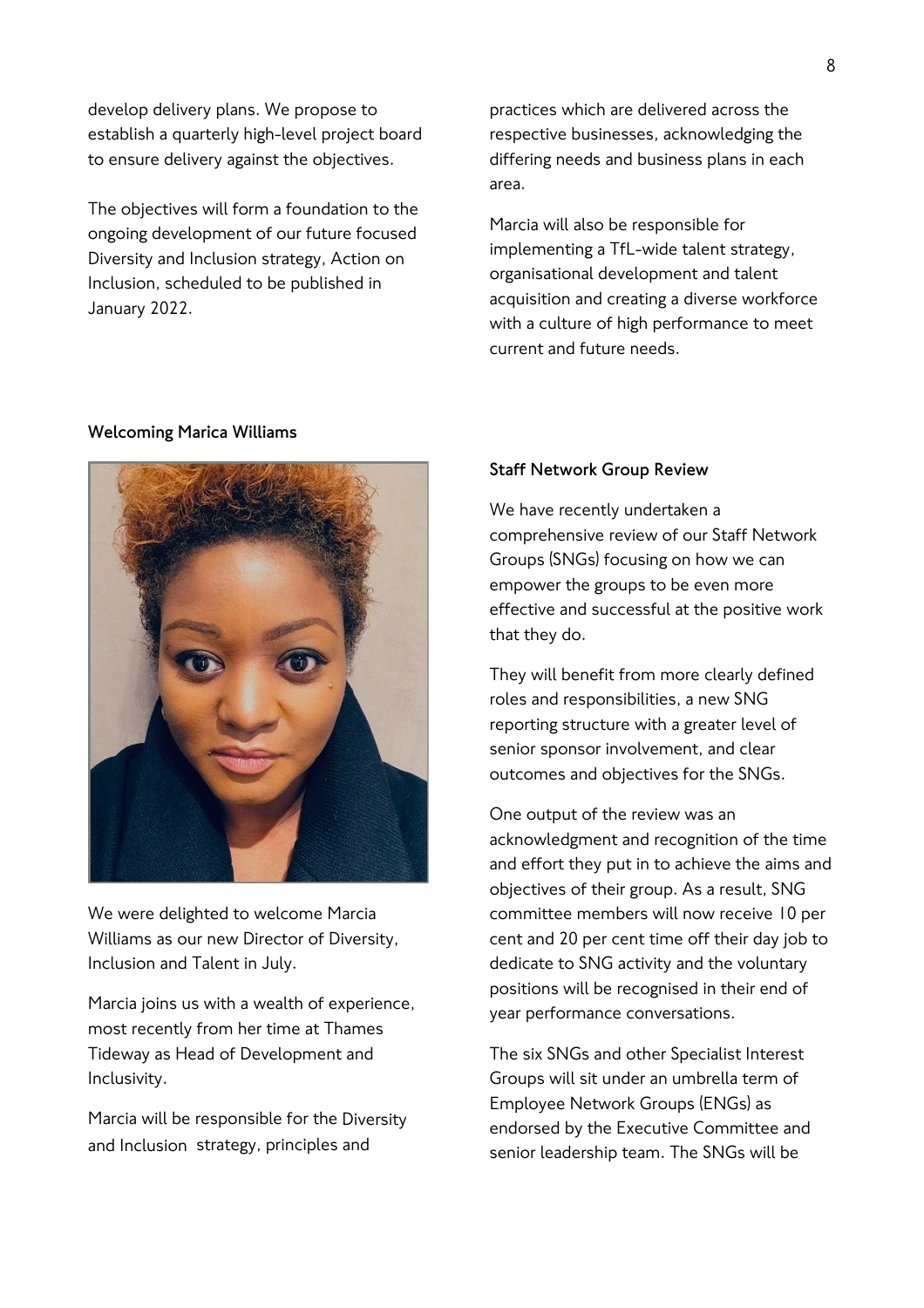9

defined by protected characteristics (see below):

- **Outbound**
- RACE
- Women's Staff Network group
- Faith Staff Network Group
- The Staff Network Group for Disability
- Carers, Parents and Guardians.



#### **Diversity and Inclusion Taskforces**

We have been working closely with our HR Business Partnering Teams and our Managing Directors to establish local Diversity and Inclusion Taskforces. Taskforces enable colleagues to support the diversity and inclusion agenda, help drive actions and initiatives at a local level and help track progress.

#### **Voice Signatures**

Tech and Data, and our Outbound SNG have been working on adding voice signature functionality to emails for internal colleagues. A simple gesture of others, pronouncing a name correctly and addressing you how you wish to be addressed certainly helps foster

inclusion, feeling valued and a sense of belonging.



# An Engaged, Motivated and Healthy Workforce

# **Performance Management Changes and myJourney**

The focus of our approach to performance management going forward will be on how we enable our people to be the best they can be and thrive at work. We want to create a more open and empowering environment to help our people succeed.

In August, the Executive Committee approved our new approach to performance management. We are introducing a 4-scale rating model to support managers and colleagues and to enable positive conversations about performance at mid and end of year. The new ratings provide more clarity and behavioural indicators, putting an emphasis on wider feedback, collaboration and development to reinforce the importance of our emerging Values.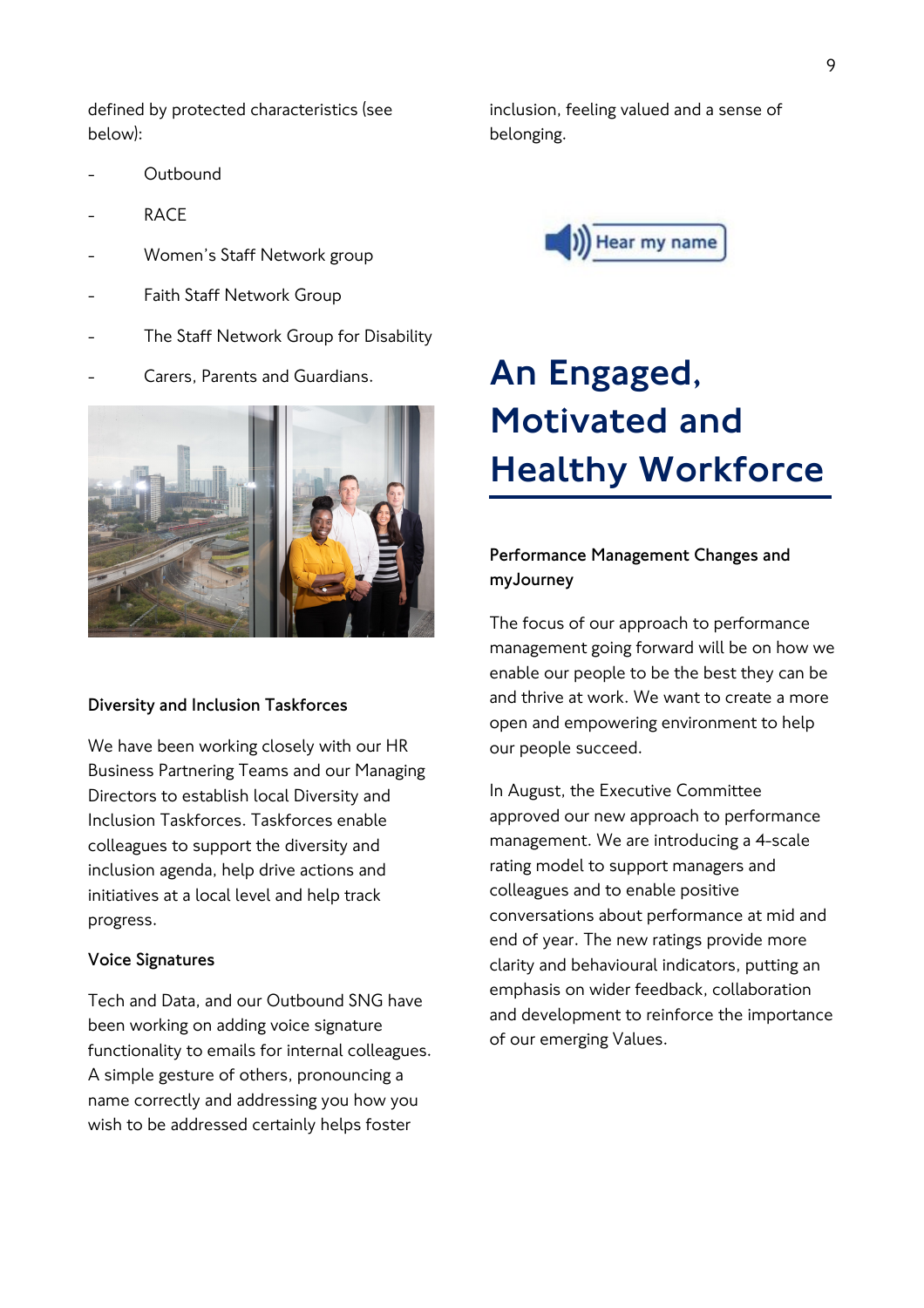| Rating         | <b>Description</b>                         |
|----------------|--------------------------------------------|
|                |                                            |
| l am being     | Not yet fully delivering objectives or our |
| supported      | values. Additional development and         |
|                | improvement agreed                         |
| l am achieving | Consistently meeting TfL's                 |
|                | expectations. Encouraging progress on      |
|                | delivery of objectives and demonstrating   |
|                | our values.                                |
| l am           | Fully delivering TfL's expectations for    |
| advancing      | performance and our values to a high       |
|                | standard and making measurable             |
|                | improvement                                |
| l am           | Exceeds expectations and delivery of       |
| exceeding      | our values is at role model level.         |
|                | Influences others to perform better and    |
|                | has delivered a lasting impact             |

The ratings will be launched in October of this year and managers will be asked to test out the use of ratings to allow for further feedback and refinement.

As part of TfL's Enterprise Resource Planning Strategy (ERP), we have procured SAP SuccessFactors, a market leading human experience management product suite. We will be implementing two of the modules from September 2021 (Performance and Goals, Succession and Development)

We have taken the decision to brand SuccessFactors (which is the product name) as 'myJourney'. The 'myJourney' concept aligns with our internal comms platform and our external identity.

My journey will be a key enabler of our new approach to performance management and talent. The platform will provide a tech-based solution to support with objective setting and performance management, our new readiness model for employee development, capturing outcomes of regular conversations between employees and their line manager, succession planning and mentoring. We plan to soft launch 'myJourney' with early adopters from the business from 6 September and then followed by the wider organisation on 4 October.

We will ask these teams to provide live feedback on what works well and what needs to be improved before wider roll out across the organisation.



#### **New Reward Hub**

We launched our new myTfL reward hub in August. The new hub will act as the access point to all employee benefits and employees can also access pay slip information from the hub. It will be much easier to search for information and it will also enable us to keep it better updated.

The hub is now integrated into our existing Platform intranet system, rather than being hosted on a separate external site. This will give us more direct control over content,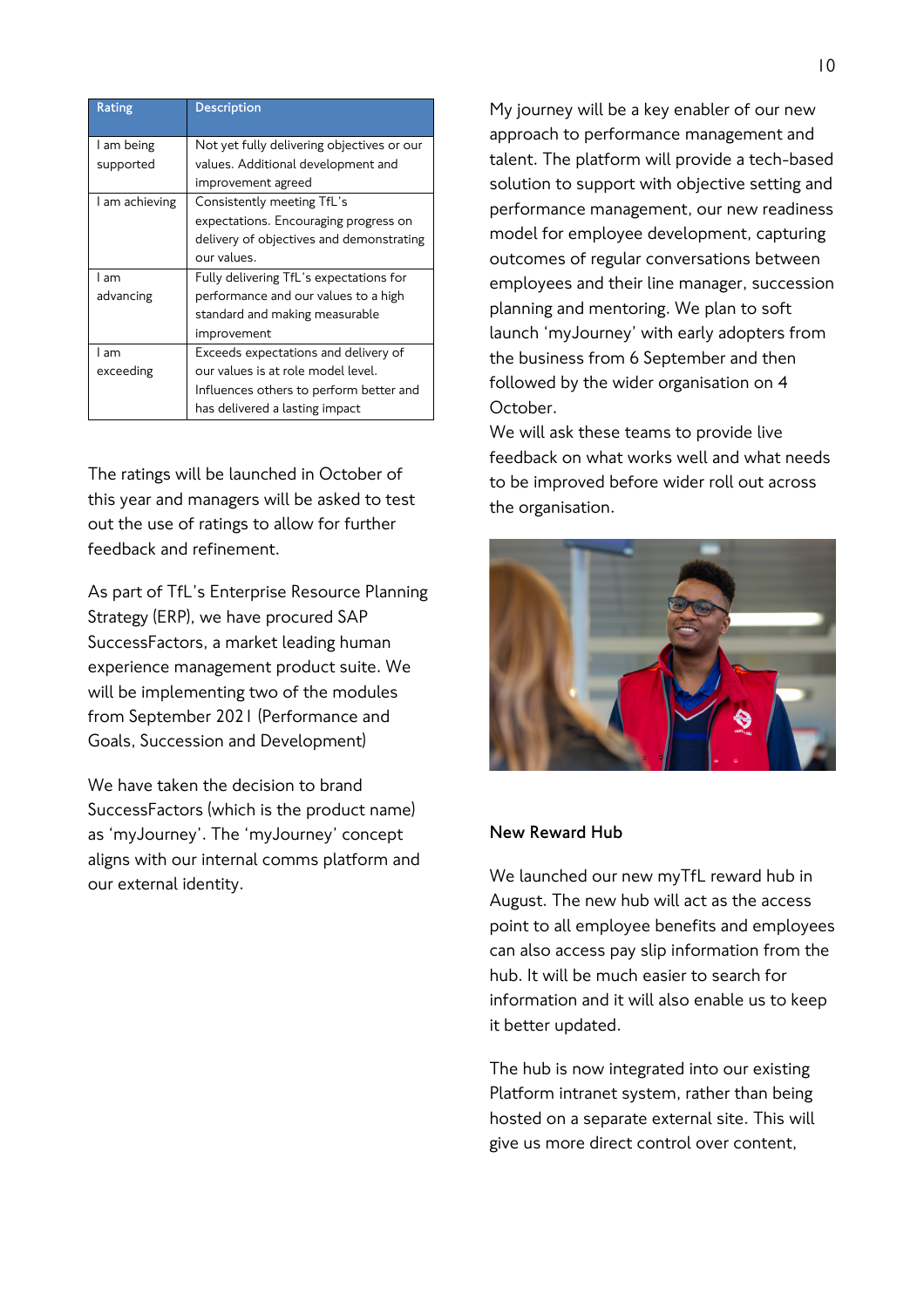messaging and make it easier for employees to navigate.



# The Right People, Skills and Capacity to Deliver the Business Plan

# **Update on Graduates and Apprentices**

We welcomed 46 graduates and 64 Level 4-6 apprentices in September with their virtual induction running 13–15 September. Induction focused on team building, transitioning to the workplace, working from home, professional behaviours, interactive sessions and presentations from our leaders, SNGs and the current graduates and apprentices represented by the Graduate & Apprentice Committee (GAC).

This year the Emerging Leader programme, a fast track leadership scheme, expanded to more schemes including apprentices. Sixteen graduates and apprentices applied with six

being successful and starting their placements in September.



We are delighted that Jane Wright was a finalist in the Engineering Talent Awards Engineering Graduate of the Year category and Amelia Williamson was nominated for an exceptional apprentice award by Chartered Institute of Highways and Transportation (CIHT).

We are actively recruiting a further 58 apprentices to start in January 2022 across London Underground (LU), Engineering, Tech and Data, MPD, City Planning, Surface and RfLI. Nine virtual events have been held for those interested in applying to hear from current apprentices and take part in Q&A sessions with 322 attendees in total. Virtual Assessment Centres have started in September with virtual guidance and preparation sessions offered before applicants attend the assessment centre.

Twenty-nine individuals attended Route into Work information days where they visited depots and gained insight from schemes sponsors and apprentices from LU Track and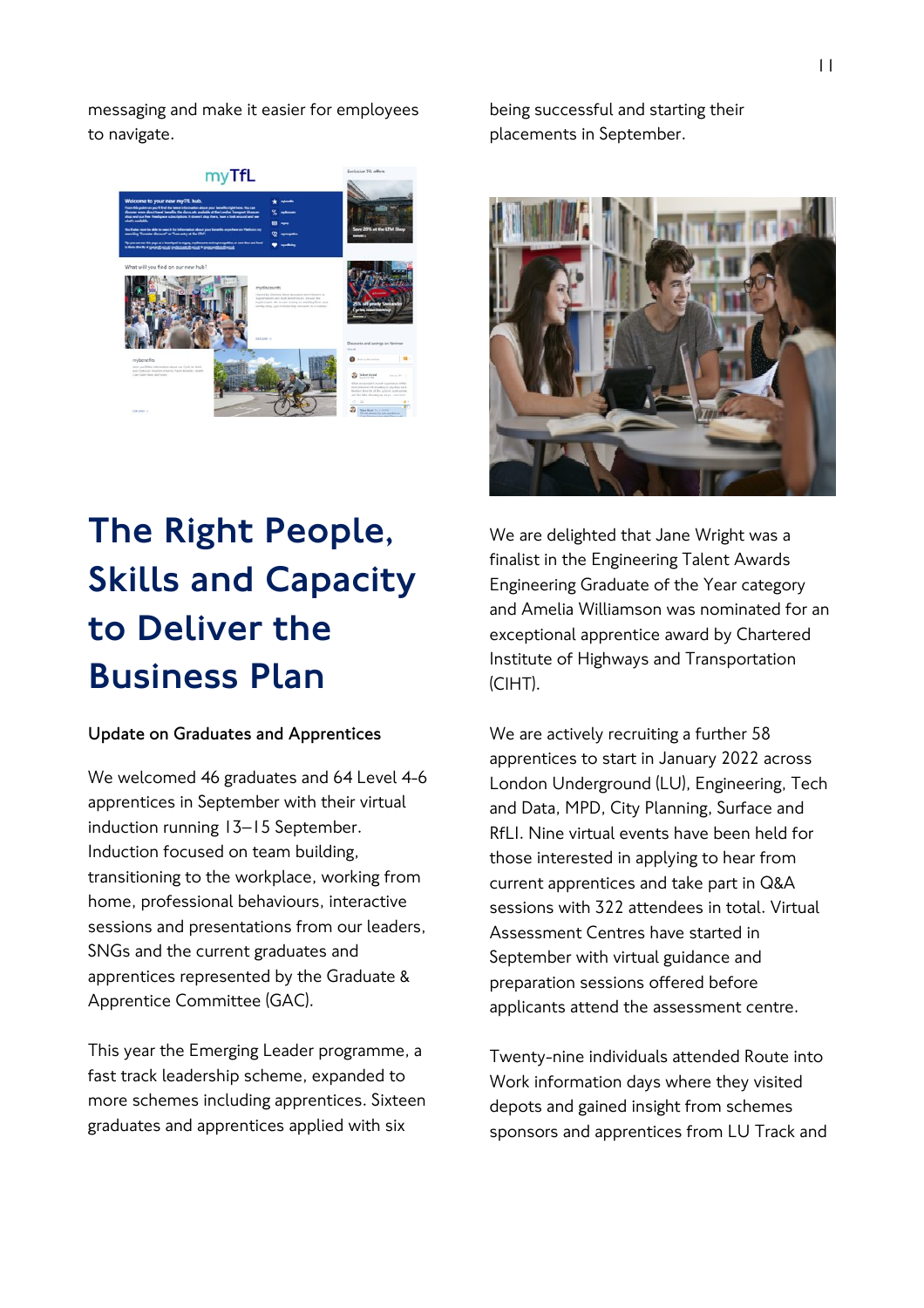Fleet, MPD, Surface, City Planning and RfLI resulting in 10 confirmed applications.

Schools outreach has included nine apprenticeship and careers events, including careers fairs and webinars. We also piloted virtual work experience insight sessions over nine days, interacting with over 200 pupils from target schools in boroughs with high deprivation, supported by 52 volunteers from the business and current graduates and apprentices.

In August the Executive Committee signed off the graduate and apprentice demand for September 2022 and January 2023 which will see our continued investment in skills to support London's economic recovery.

### **Employability Programmes**

In July the Commissioner and Tricia Wright, Chief People Officer, celebrated 15 Steps in to Work Students completing the extended yearlong programme at their end of programme event. Jules Pipe CBE, Deputy Mayor, Planning, Regeneration and Skills, Andrew Stephenson, MP, DfT Minister of Skills joined the students' families, our Royal Mencap and Barnet and Southgate College partners, and TfL volunteers who have supported the students and alumni from the programme including Oliver Folaranmi and Jordan Stuart at the event.

The students will now be supported into employment over the coming year. We are delighted that three of the students have successfully secured roles and are also pleased to confirm an alumni from the previous year's cohort has secured an apprenticeship with the Greater London Authority (GLA). One of the objectives of the

programmes is to equip students for the transition to work, whether that be with us or outside TfL.

The partnership to deliver the Steps into Work programme is currently being retendered to support the next cohort of students.

### **Levy Pledge Supporting Economic Recovery**

We are working with the London Partnerships Collaboration (LPC) who facilitate the transfer of unspent Apprentice Levy funds from large employers to smaller employers in London to enable the creation of more apprenticeships. LPC has been engaged by the GLA and Government policy allows employers to transfer up to 25 per cent of unspent Levy funds to smaller employers who can benefit from a transfer.

We have reached agreement with the LPC to pledge £1m of our Apprenticeship Levy for transfer to companies which:

(i) support the Mayor's Recovery Missions (Good work for all Londoners, a New Deal for Young Londoners, A Green New Deal)

(ii) demonstrate commitment to making apprenticeships representative of London

(iii) pay the London Living Wage

(iv) have no conflict of interest in receiving our Levy funds.

### **Workforce Planning**

We are continuing to develop our approach to workforce planning and have commenced a project to identity critical roles in the organisation and ensure we have robust succession planning in place for these roles.